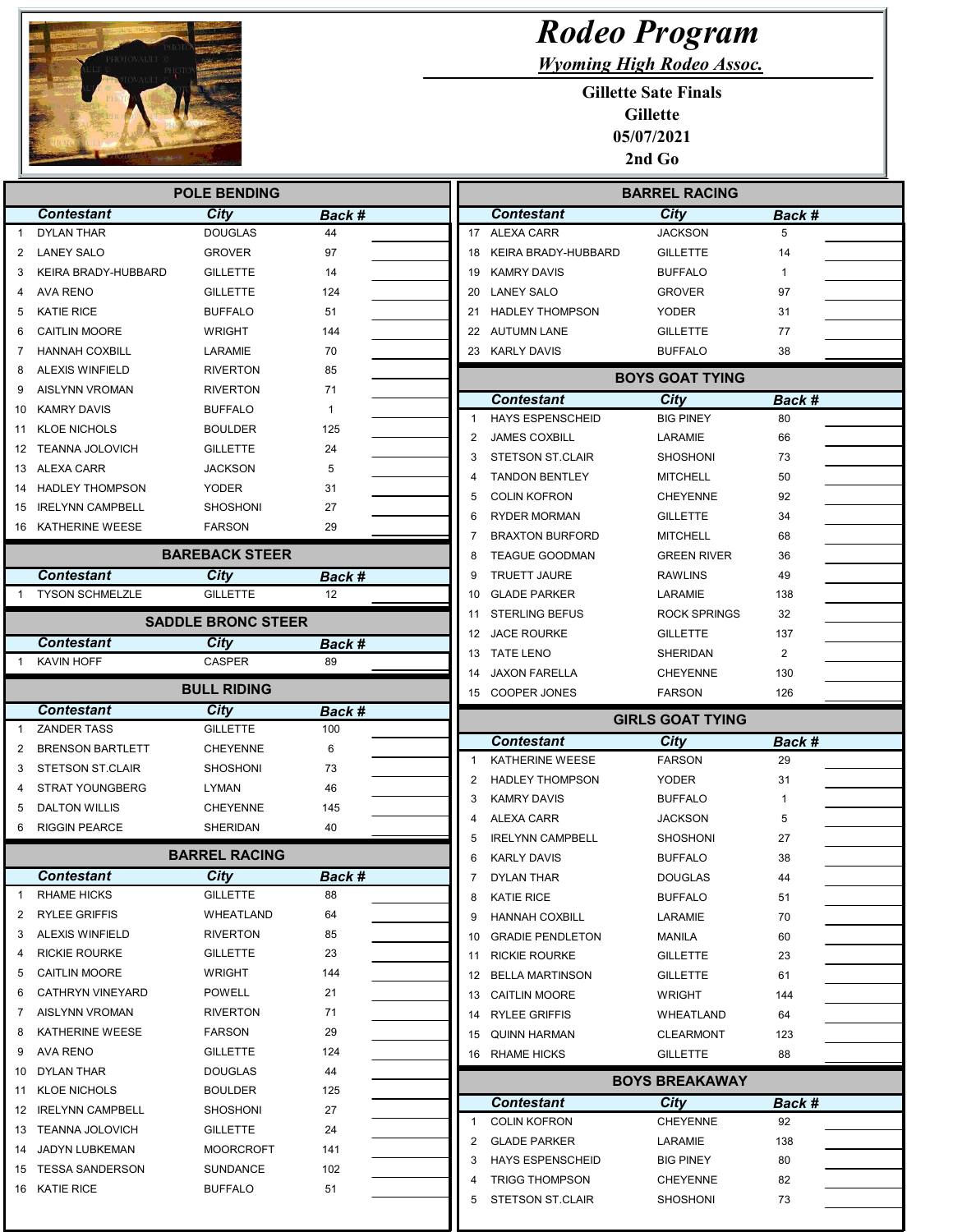

## Rodeo Program

Wyoming High Rodeo Assoc.

Gillette Sate Finals Gillette 05/07/2021 2nd Go

|                | <b>BOYS BREAKAWAY</b>   |                             |                         |                | <b>TIE DOWN CALF ROPING</b>                     |                                    |                |  |
|----------------|-------------------------|-----------------------------|-------------------------|----------------|-------------------------------------------------|------------------------------------|----------------|--|
|                | <b>Contestant</b>       | <b>City</b>                 | Back #                  |                | Contestant                                      | City                               | <b>Back #</b>  |  |
| 6              | <b>TANDON BENTLEY</b>   | <b>MITCHELL</b>             | 50                      | 5              | <b>CAEL ESPENSCHEID</b>                         | <b>BIG PINEY</b>                   | 129            |  |
| 7              | <b>DENTON MACKEY</b>    | <b>GILLETTE</b>             | 28                      | 6              | <b>TRUETT JAURE</b>                             | <b>RAWLINS</b>                     | 49             |  |
| 8              | <b>STERLING BEFUS</b>   | <b>ROCK SPRINGS</b>         | 32                      | 7              | <b>JAMES COXBILL</b>                            | LARAMIE                            | 66             |  |
| 9              | <b>TATE LENO</b>        | SHERIDAN                    | $\overline{\mathbf{c}}$ | 8              | <b>JACE ROURKE</b>                              | <b>GILLETTE</b>                    | 137            |  |
| 10             | ASA PIXLEY              | <b>SUNDANCE</b>             | 26                      |                |                                                 | <b>RIBBON ROPING</b>               |                |  |
| 11             | <b>COLT BROWN</b>       | <b>FORT LARAMIE</b>         | 37                      |                | <b>Contestant</b>                               | City                               | <b>Back #</b>  |  |
|                | 12 BRONC VINEYARD       | <b>ARVADA</b>               | 39                      | -1             | <b>TRIGG THOMPSON</b>                           | <b>CHEYENNE</b>                    | 82             |  |
|                | 13 JACKSON PHILLIPS     | <b>MOORCROFT</b>            | 56                      |                | <b>LANEY SALO</b>                               | <b>GROVER</b>                      | 97             |  |
|                | 14 COOPER JONES         | <b>FARSON</b>               | 126                     | $\overline{2}$ | <b>CODY HAYDEN</b>                              | <b>GILLETTE</b>                    | 19             |  |
|                | 15 GRADY LONGWELL       | <b>EVANSVILLE</b>           | 142                     |                | JADYN LUBKEMAN                                  | MOORCROFT                          | 141            |  |
| 16             | <b>TEAGUE GOODMAN</b>   | <b>GREEN RIVER</b>          | 36                      | 3              | <b>TANDON BENTLEY</b>                           | MITCHELL                           | 50             |  |
|                | 17 SAWYER PARKER        | LARAMIE                     | 54                      |                | <b>ALEXA CARR</b>                               | JACKSON                            | 5              |  |
|                | 18 RYDER MORMAN         | <b>GILLETTE</b>             | 34                      | 4              | <b>TRUETT JAURE</b><br><b>ADDISON GRIEMSMAN</b> | <b>RAWLINS</b><br><b>WORLAND</b>   | 49<br>91       |  |
|                |                         | <b>CHUTE DOGGING</b>        |                         | 5              | <b>RYDER MORMAN</b>                             | <b>GILLETTE</b>                    | 34             |  |
|                | <b>Contestant</b>       | City                        | Back #                  |                | <b>CAITLIN MOORE</b>                            | <b>WRIGHT</b>                      | 144            |  |
| $\overline{1}$ | <b>JACKSON PHILLIPS</b> | <b>MOORCROFT</b>            | 56                      | 6              | <b>TRACE STEVENSON</b>                          | ALCOVA                             | 48             |  |
| $\overline{2}$ | <b>KAVIN HOFF</b>       | <b>CASPER</b>               | 89                      |                | <b>KAMRY DAVIS</b>                              | <b>BUFFALO</b>                     | 1              |  |
| 3              | <b>SAWYER PARKER</b>    | LARAMIE                     | 54                      | $\overline{7}$ | <b>JACE ROURKE</b>                              | <b>GILLETTE</b>                    | 137            |  |
| 4              | <b>GLADE PARKER</b>     | LARAMIE                     | 138                     |                | RICKIE ROURKE                                   | <b>GILLETTE</b>                    | 23             |  |
| 5              | <b>TEAGUE GOODMAN</b>   | <b>GREEN RIVER</b>          | 36                      | 8              | <b>HADLEY THOMPSON</b>                          | YODER                              | 31             |  |
| 6              | <b>TRACE STEVENSON</b>  | <b>ALCOVA</b>               | 48                      |                | <b>ASA PIXLEY</b>                               | SUNDANCE                           | 26             |  |
| 7              | <b>GRIFFIN ROMERO</b>   | <b>ROCK SPRINGS</b>         | 59                      | 9              | <b>JAXON FARELLA</b><br><b>AVA RENO</b>         | <b>CHEYENNE</b><br><b>GILLETTE</b> | 130<br>124     |  |
| 8              | <b>ZANDER TASS</b>      | <b>GILLETTE</b>             | 100                     |                | 10 GLADE PARKER                                 | LARAMIE                            | 138            |  |
|                |                         | <b>GIRLS BREAKAWAY</b>      |                         |                | <b>IRELYNN CAMPBELL</b>                         | SHOSHONI                           | 27             |  |
|                | <b>Contestant</b>       | City                        | Back #                  |                | 11 HAYS ESPENSCHEID                             | <b>BIG PINEY</b>                   | 80             |  |
| 1              | <b>CAITLIN MOORE</b>    | <b>WRIGHT</b>               | 144                     |                | RHAME HICKS                                     | <b>GILLETTE</b>                    | 88             |  |
| 2              | <b>LANEY SALO</b>       | <b>GROVER</b>               | 97                      |                | 12 CAEL ESPENSCHEID                             | <b>BIG PINEY</b>                   | 129            |  |
| 3              | CATHRYN VINEYARD        | <b>POWELL</b>               | 21                      |                | KARLY DAVIS                                     | <b>BUFFALO</b>                     | 38             |  |
| 4              | <b>DYLAN THAR</b>       | <b>DOUGLAS</b>              | 44                      |                | 13 BRAXTON BURFORD<br>DYLAN THAR                | MITCHELL<br>DOUGLAS                | 68<br>44       |  |
| 5              | ADDISON GRIEMSMAN       | <b>WORLAND</b>              | 91                      |                |                                                 |                                    |                |  |
| 6              | <b>KATIE RICE</b>       | <b>BUFFALO</b>              | 51                      |                |                                                 | <b>TEAM ROPING</b>                 |                |  |
| 7              | <b>HADLEY THOMPSON</b>  | <b>YODER</b>                | 31                      |                | <b>Contestant</b>                               | City                               | Back #         |  |
| 8              | KLOF NICHOLS            | <b>BOULDER</b>              | 125                     | -1             | <b>COLIN KOFRON</b>                             | <b>CHEYENNE</b>                    | 92             |  |
| 9              | AVA RENO                | <b>GILLETTE</b>             | 124                     |                | <b>SAWYER PARKER</b>                            | LARAMIE                            | 54             |  |
|                | 10 ALEXIS WINFIELD      | <b>RIVERTON</b>             | 85                      | 2              | <b>DYLAN THAR</b><br><b>CAITLIN MOORE</b>       | <b>DOUGLAS</b><br><b>WRIGHT</b>    | 44<br>144      |  |
|                | 11 KARLY DAVIS          | <b>BUFFALO</b>              | 38                      | 3              | <b>STERLING BEFUS</b>                           | <b>ROCK SPRINGS</b>                | 32             |  |
|                | 12 QUINN HARMAN         | <b>CLEARMONT</b>            | 123                     |                | <b>KARLY PETERSON</b>                           | <b>BUFFALO</b>                     | 62             |  |
|                | 13 KAMRY DAVIS          | <b>BUFFALO</b>              | $\mathbf{1}$            | 4              | <b>QUINN HARMAN</b>                             | <b>CLEARMONT</b>                   | 123            |  |
|                | 14 ALEXA CARR           | <b>JACKSON</b>              | 5                       |                | <b>STETSON ST.CLAIR</b>                         | SHOSHONI                           | 73             |  |
|                | 15 RICKIE ROURKE        | <b>GILLETTE</b>             | 23                      | 5              | ADDISON GRIEMSMAN                               | <b>WORLAND</b>                     | 91             |  |
|                | 16 RHAME HICKS          | <b>GILLETTE</b>             | 88                      |                | <b>TATE LENO</b>                                | SHERIDAN                           | $\overline{2}$ |  |
|                | 17 BELLA MARTINSON      | <b>GILLETTE</b>             | 61                      | 6              | <b>DENTON MACKEY</b>                            | <b>GILLETTE</b>                    | 28             |  |
|                | 18 GRADIE PENDLETON     | <b>MANILA</b>               | 60                      |                | <b>WADE RENO</b>                                | <b>GILLETTE</b>                    | 83             |  |
|                |                         | <b>TIE DOWN CALF ROPING</b> |                         | 7              | <b>HADLEY THOMPSON</b><br><b>ASA PIXLEY</b>     | <b>YODER</b><br><b>SUNDANCE</b>    | 31<br>26       |  |
|                | <b>Contestant</b>       | City                        | Back #                  | 8              | <b>BRONC VINEYARD</b>                           | ARVADA                             | 39             |  |
| -1             | <b>BRAXTON BURFORD</b>  | <b>MITCHELL</b>             | 68                      |                | <b>CATHRYN VINEYARD</b>                         | <b>POWELL</b>                      | 21             |  |
| $\overline{2}$ | <b>JAXON FARELLA</b>    | <b>CHEYENNE</b>             | 130                     | 9              | <b>BRAXTON BURFORD</b>                          | <b>MITCHELL</b>                    | 68             |  |
| 3              | <b>TRACE STEVENSON</b>  | <b>ALCOVA</b>               | 48                      |                | <b>JACE ROURKE</b>                              | <b>GILLETTE</b>                    | 137            |  |
| 4              | <b>CODY HAYDEN</b>      | <b>GILLETTE</b>             | 19                      |                | 10 GRIFFIN ROMERO                               | <b>ROCK SPRINGS</b>                | 59             |  |
|                |                         |                             |                         |                | <b>TEAGUE GOODMAN</b>                           | <b>GREEN RIVER</b>                 | 36             |  |